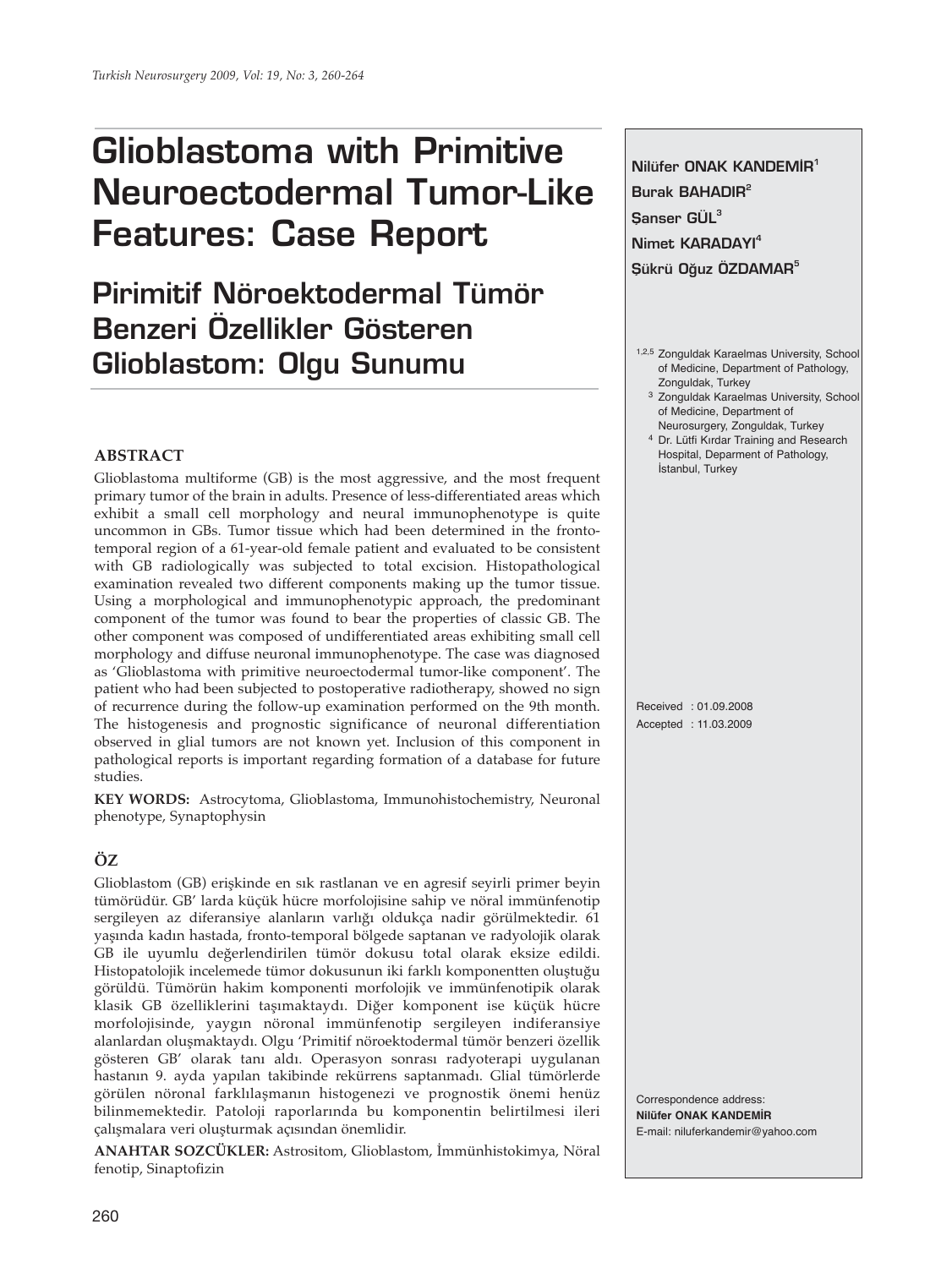#### **INTRODUCTION**

Glioblastoma (GB) constitutes 15-20% of intracranial malignancies and 50% of all glial tumors seen in adulthood. Histologically, GB is a highly cellular and mitotically active neoplasm. Microscopic appearance of the tumor shows variations both between cases and within the tumor itself. In addition to areas with obvious astrocytic differentiation, there are bizarre multinuclear cells and small undifferentiated cells with no astrocytic differentiation (1-3). Although lack of GFAP expression is often found in primitive small cell component in GB cases, these cells rarely exhibit a neuron-specific immunophenotype. In those cases, specific subtypes of glioneuronal tumors should be taken into account in the differential diagnosis (1-2, 4-12).

In our case report, a primary GB with widely dispersed small cell component and neuronal immune phenotype is presented in light of the literature.

# **CASE**

Clinical history: A 61-year-old woman with a 1 month history of headache and drowsiness presented with a sudden onset of left facial paresis. Magnetic resonance (MRI) examination demonstrated a space-occupying mass lesion which was surrounded by a distinctive white matter edema and localized in the right frontoparietal region thereby extending to the corpus callosum and contralateral hemisphere while showing focal cystic necrotic foci and marked heterogeneous contrast enhancement following administration of intravenous contrast agent. Radiological results were evaluated as consistent with high-grade tumor (Figure 1A,B). At surgery, a nearly gross total resection was achieved. The patient who had been subjected to postoperative radiotherapy showed no sign of recurrence during the follow-up examination performed on the 9th month.

### **Pathology findings:**

Histopathologically, tumor tissue was composed of two distinct components. In approximately 60% of the tumor, bizarre cells with abundant eosinophilic cytoplasm and atypical pleomorphic nuclei were dispersed in fine fibrillary stroma. High mitotic activity, microvascular proliferation and geographic necrosis with obvious nuclear palisading were observed in those areas (Figure 2. A,B). The second



*Figure 1: Axial T1-WI MRI (A) demonstrates a heterogeneous hypointense intraaxial lesion in the right frontotemporal lobe. Areas of cyst formation and infiltrative lesion with significant surrounding edema and mass effect. An axial postgadolinium T1-WI (B) image shows heterogeneous mass with irregular ring of enhancement and central necrosis along with surrounding signal abnormality which is probably associated with tumor extension and edema. Note the significant mass effect and midline shift.* 



*Figure 2: Histological appearance of typical areas of GBM, Hematoxylin-Eosin A: Neoplastic astrocytic cells exhibiting gemistocytic features in a fibrillary background (X100). B: Area of geographic necrosis (X40).*

component of the tumor was highly cellular and minimal or no fibrillary material could be seen in the background. Tumor tissue consisted of small undifferentiated cells with scant cytoplasm and ovalround hyperchromatic nuclei in those areas. Undifferentiated cell groups were making pseudorosettes in some areas (Figure 3, A,B). True rosettes and ganglion-like cells were not observed.

Immunohistochemically, GFAP (Figure 4 A) and S-100 immunoreactivity was clearly seen in the areas with predominant astrocytic differentiation. Synaptophysin, NeuN, NFP or chromogranin positivity was not observed in these areas. The small cell undifferentiated component showed no GFAP or chromogranin immunopositivity. However, there was extensive and intense S-100, synaptophsin (Figure 4 B), NeuN (Figure 4 C) immunopositivity besides focal NFP (Figure 4 D) staining in these areas. The MIB-1 labeling index ranged from 10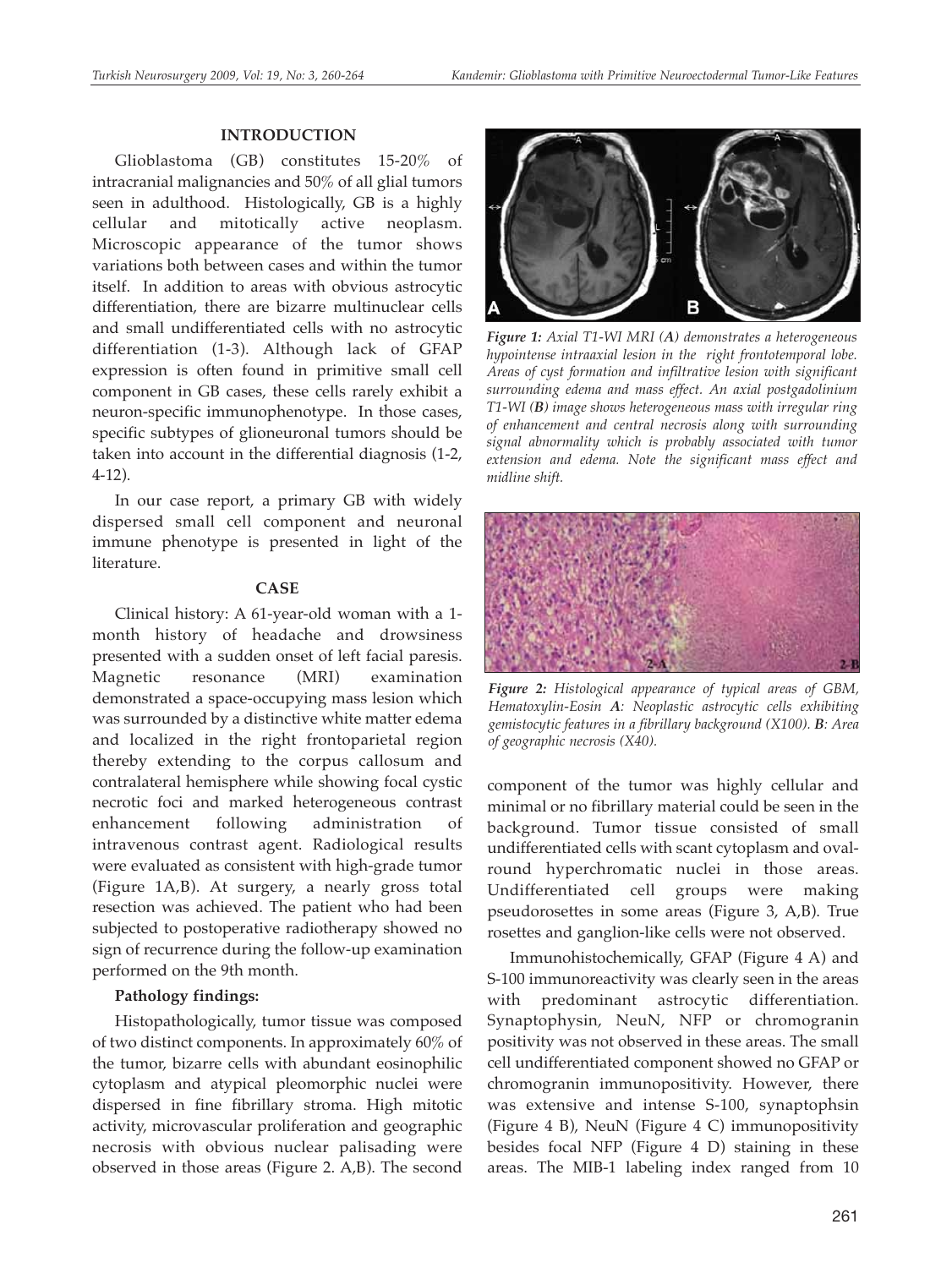

*Figure 3: Photomicrographs demonstrating the component composed of primitive appearing small cells. Hematoxylin-Eosine. A: X40. B:X120.*



*Figure 4: Immunophenotypes of typical GBM and small cell components, BSA-DAB. GFAP immunoreaction in typical GBM (A, X100). Synaptophysin (B, X100), NeuN (C, X100) and NFP (D, X120) immunoreaction in the small cell component.*

(astrocytic component) to 65% (small cell undifferentiated component). The case was diagnosed histopathologically and immunohistochemically as 'Glioblastoma with primitive neuroectodermal tumor-like component (GB-PNET)'.

#### **DISCUSSION**

Small cell component with neuronal immunophenotype is a rare finding in GB. These 'undifferentiated' or 'embryonal' cells mostly do not give immunoreactivity to GFAP (1). Burger et al. reported that small cell-dominant glioblastomas are important components of primary glioblastomas and often show EGFR amplification (1). Varlet et al. suggested that tumors that could not be differentiated from classical GB morphologically, but demonstrating GFAP and NFP co-expression,

should be classified in the Malign Glioneuronal Tumors (MGNTs) group. These authors added that neuronal immunophenotypic cells mostly had small cell phenotype and their clinical behavior was different from classical GB (11).

Miller and Perry evaluated those tumors as a histological sub-group of GB and described them with the term GB-PNET.

As the clinical and histopathological properties of those tumors have been described only recently, the number of cases reported in the literature is limited. The largest series published on these tumors belong to Varlet et al  $(11)$ .  $(n=40)$  and Perry et al.  $(12)$   $(n=53)$ . These studies highlighted the clinical, radiological, and histopatological differences of GB-PNET from classic GBs. They are encountered more commonly among adults and the occurrence of symptoms takes a considerably shorter duration (below 6 months in 85% of cases). 52.5% of tumors are localized in the temporal lobe, whereas they are rarely seen with an infratentorial localization. Radiologically, intratumoral hemorrhagia is observed in 15% of cases along the necrotic and cystic areas. The tumor demonstrates a significant mass effect and exhibits diffuse peritumoral edema. Having a wellcircumscribed character facilitates the surgical excision. Compared with the classic GBs, those tumors exhibit a lower rate of local recurrence following total resection, whereas manifesting a more common metastatic spread. Standard protocols for radiotherapy and chemotherapy processes have not been identified yet. There are investigators who claim local cranio-spinal radiation therapy as an inadequate method for preventing the tumor from spreading, and mention chemotherapy as a more efficient therapeutic treatment.

Those tumors histomorphologically consist of undifferentiated cellular areas alongside classic GB areas. By evaluation of these fields, morphological (e.g. Homer-Wright rosettes) and immunohistochemical (e.g. Synaptophysin, Neu-N, NFP, neuronspecific enolase expressions) evidences of neuroblastic differentiation are obtained. No common agreement has been reached on the type of neuronal markers to be used in the diagnosis of such tumors. Synaptophysin and Neu-N are nonspecific markers which are employed in immunohistochemical detection of neuronal differentiation. Expression of those markers can be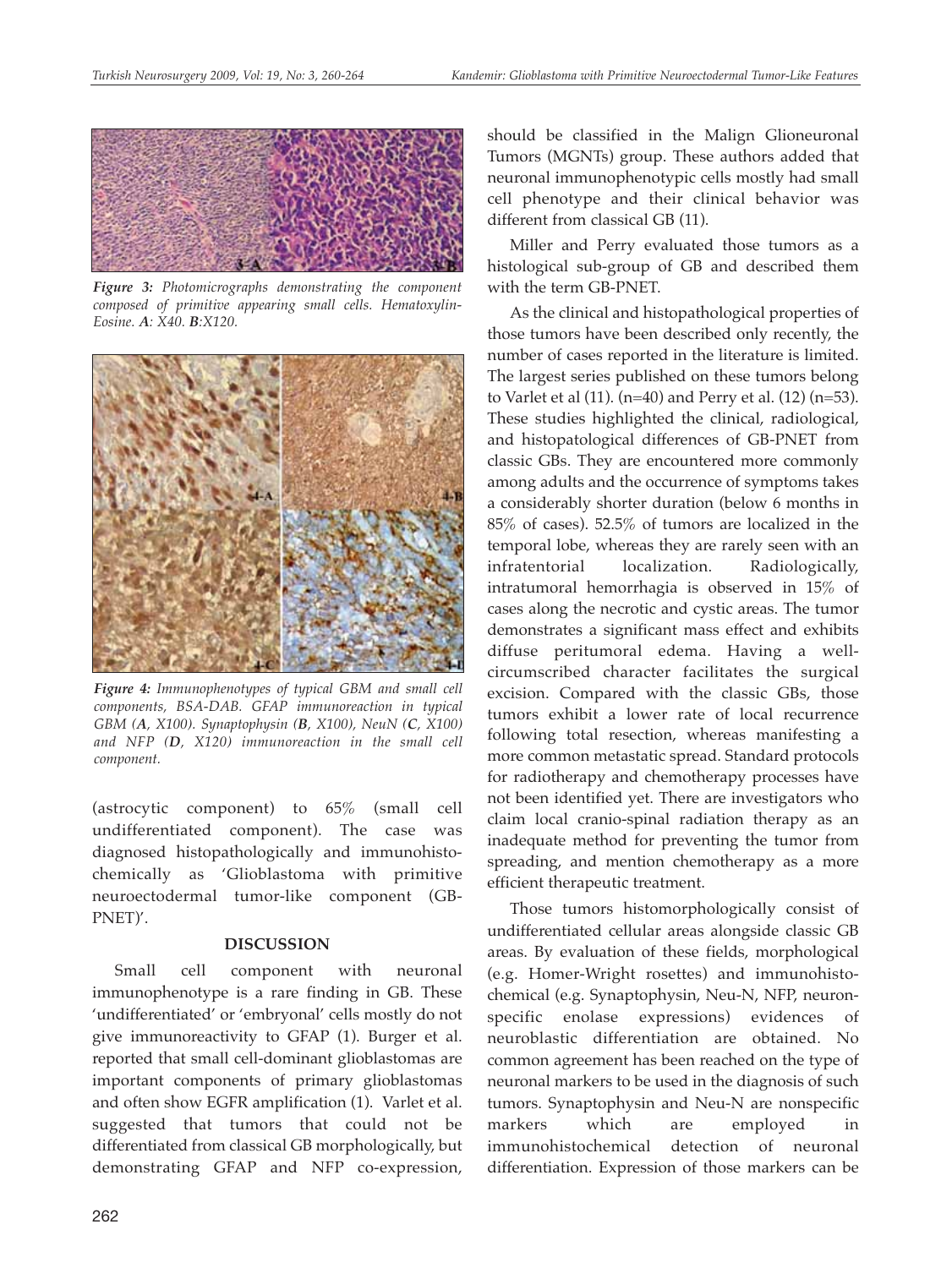found in many glial tumors (11-12). Therefore, morphological results should be supported with a comprehensive immunohisto-chemical analysis including neuronal markers while diagnosing GB-PNETs. Varlet et al (11) reported NFP positivity, particularly among mitotic active cells, as a diagnostic indicator.

The differential diagnosis of GB-PNETs includes other types of glioneuronal tumors (e.g. Papillary glioneuronal tumor, glioneuronal tumor with neurophil-like island), embryonal tumors (e.g. neuroblastoma, PNET) and metastatic neuroendocrine carcinomas (11,12). The patient's age, tumor localization, and radiological findings bear importance in the clinical differential diagnosis. Definitive diagnosis requires comprehensive histopathological and immunohistochemical examinations.

Cytological composition is not given in detail in pathology reports of GBs. However, when compared with classical GBs, GB-PNETs had a more aggressive course and post-operative survival was shorter on retrospective analyses. Besides, this component showed extensive invasion to surrounding tissues and metastases to subarachnoidal areas in autopsies when the whole brain was evaluated. A higher MIB-1 index in the small cell component may explain this aggressive behavior potential (4, 11-12).

Several theories have been proposed about the origins of tumors with more than one phenotypic component. According to the generally accepted opinion, those tumors develop from the same origin and show different differentiation patterns. New embryological data show that neuronal and glial cells of the central nervous system (CNS) are originated from the same stem cell (5-11). Singh et al found neural stem cell surface markers (CD113 and nestin) in stem cells isolated from human gliomas (7). These data support CNS tumors with neuronal and glial neoplastic cells may originate from the common stem cells. Studies have showed the presence of 'multipotential stem cells' in various parts of the brain, particularly in subcortical white matter (8-10). This finding explains the reason why GB-PNETs occur more often in superficial localizations and suggest that those tumors might be originating from the subcortical neural stem cells of the adult brain.

In our case, the tumor consisted of two different components which were histologically intermingled but easily perceptible. Atypical astrocytic cells were seen with abundant eosinophylic cytoplasm and large vesicular nuclei on fibrillary background in wide areas. Mitosis, microvascular proliferation and necrosis were also prominent in these areas. Immunohistochemically, GFAP positivity was found in astrocytic cells and fibrillary network. This supported the glial nature of the tumor. The second component showed a multifocal distribution and consisted of cellular areas of small cells with narrow cytoplasm and hyperchromatic nuclei. The cells in these areas were occasionally forming pseudorosettes and mitotic activity was high. Reactivity was not seen for GFAP, but was seen for neuronal markers (synaptophysin, NeuN, NFP and S-100) in these primitive cells. Since the glial component was dominant, it expressed both glial and neuronal markers immunohistochemically and the case was diagnosed as GB-PNET since specific histological findings of glioneuronal tumors (ganglion cell, true rosette formation) were not seen.

In conclusion, we present a primary GBM with small cell component exhibiting neuronal immunophenotype in this case report. A small cell primitive component can be observed, especially in primary GBs. These cells can give a positive reaction with neuronal markers and may lead to difficulties in histopathological differential diagnosis. Immunohistochemical and molecular genetic examinations supporting the histomorphological findings may contribute to the diagnosis. The prognostic significance of small cell component in GBs is not clear. However, it should be noted that these cells with a high proliferation rate may contribute to the aggressive behavior pattern of the tumor. Future studies in large series may provide reliable data on the origin and prognostic significance of this component.

# **REFERENCES**

- 1. Burger PC, Pearl DK, Aldape K, Yates AJ, Scheithauer BW, Passe SM, Jenkins RB, James CD: Small cell architecture--a histological equivalent of EGFR amplification in glioblastoma multiforme? J Neuropathol Exp Neurol 60 (11):1099-1104, 2001
- 2. Louis DN, Ohgaki H, Wiestler OD, Cavenee WK (eds): WHO Classification of tumours of the central nervous system. Lyon: IARC, 2007
- 3. Miller CR, Perry A: Glioblastoma. Arch Pathol Lab Med 131(3):397–406, 2007